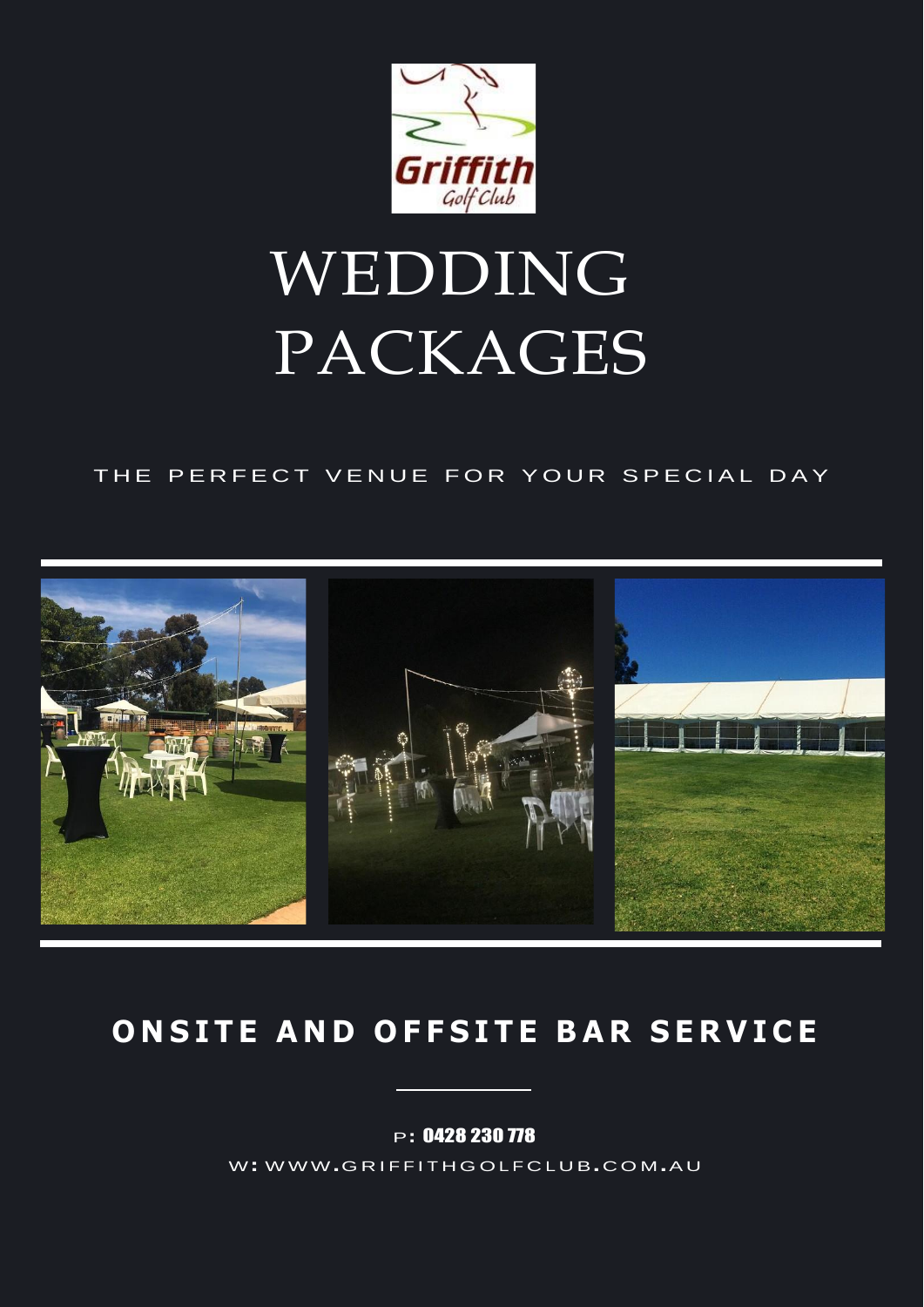

## Together is <sup>a</sup> wonderful place to be, and what better way to celebrate then over looking the 18th tee

At the Griffith Golf Club we have had the pleasure of hosting many beautiful weddings, with our many years of experience we are excited to make your special day stress free and one you will surely remember,

Our wedding packages are designed to meet your individual needs and budget, and our friendly staff are always happy to help in any way possible



All our drinks packages are based on 6 hours of bar service, If you wish to extend bar service there will be a additional cost per extra hour

The Griffith Golf Club has the right to refuse service to any persons who are considered intoxicated and persons under the age of 18